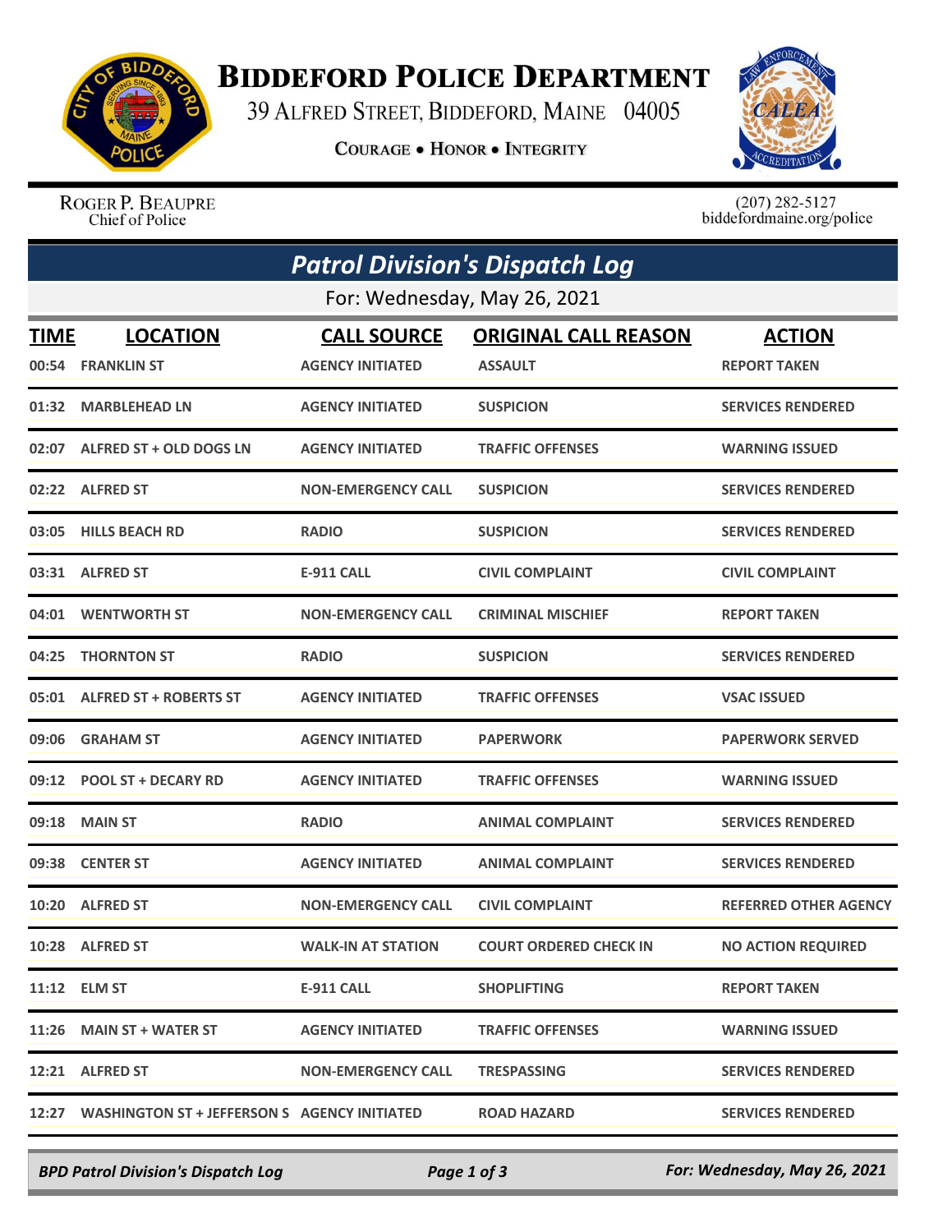| <b>TIME</b> | <b>LOCATION</b>                                                                                      | <b>CALL SOURCE</b>        | <b>ORIGINAL CALL REASON</b>                                                                                                                                                  | <b>ACTION</b>               |
|-------------|------------------------------------------------------------------------------------------------------|---------------------------|------------------------------------------------------------------------------------------------------------------------------------------------------------------------------|-----------------------------|
|             | 12:27 LEON ST                                                                                        | <b>NON-EMERGENCY CALL</b> | <b>SUSPICION</b>                                                                                                                                                             | <b>SERVICES RENDERED</b>    |
|             | 12:30 PIERSONS LN                                                                                    | <b>WALK-IN AT STATION</b> | <b>CIVIL COMPLAINT</b>                                                                                                                                                       | <b>CIVIL COMPLAINT</b>      |
|             | 12:34 SACO FALLS WAY                                                                                 | <b>AGENCY INITIATED</b>   | <b>PAPERWORK</b>                                                                                                                                                             | <b>PAPERWORK NOT SERVED</b> |
| 12:49       | <b>MEETINGHOUSE RD</b>                                                                               | <b>OTHER</b>              | <b>PAPERWORK</b>                                                                                                                                                             | <b>DISPATCH HANDLED</b>     |
|             | 13:12 FIRST ST                                                                                       | <b>NON-EMERGENCY CALL</b> | <b>BURGLARY</b>                                                                                                                                                              | <b>SERVICES RENDERED</b>    |
|             | 13:24 FOSS ST                                                                                        | <b>E-911 CALL</b>         | <b>DEATH ATTENDED &amp; UNATTENDED</b>                                                                                                                                       | <b>REPORT TAKEN</b>         |
|             | 14:00 OAK RIDGE RD                                                                                   | <b>NON-EMERGENCY CALL</b> | <b>ANIMAL COMPLAINT</b>                                                                                                                                                      | <b>REPORT TAKEN</b>         |
|             | 14:19 ELM ST                                                                                         | <b>NON-EMERGENCY CALL</b> | <b>SUSPICION</b>                                                                                                                                                             | <b>SERVICES RENDERED</b>    |
| 14:58       | <b>MT PLEASANT ST</b>                                                                                | <b>E-911 CALL</b>         | ATTEMPTED/THREATENED SUICIDE REPORT TAKEN                                                                                                                                    |                             |
|             | 15:04 TOW RD                                                                                         | <b>E-911 CALL</b>         | 911 MISUSE                                                                                                                                                                   | <b>NEGATIVE CONTACT</b>     |
|             | 15:06 ALFRED ST                                                                                      | <b>OTHER</b>              | <b>PRISONER PROCESS</b>                                                                                                                                                      | <b>NO ACTION REQUIRED</b>   |
| 15:06       | <b>WASHINGTON ST</b><br>CHARGE: DISORDERLY CONDUCT, FIGHTING<br>CHARGE: DISORDERLY CONDUCT, FIGHTING | <b>NON-EMERGENCY CALL</b> | PUBLIC URINATION / DEFECATION<br>OFFENDER: DEANNA LOUISE ALEXANDER  AGE: 31  RESIDENT OF: WESTBROOK, ME<br>OFFENDER: HEATHER LEE FIELDS  AGE: 46  RESIDENT OF: BIDDEFORD, ME | <b>SUMMONS ISSUED</b>       |
|             | 15:26 ALFRED ST                                                                                      | <b>NON-EMERGENCY CALL</b> | <b>COURT ORDERED CHECK IN</b>                                                                                                                                                | <b>NO VIOLATION</b>         |
| 15:31       | <b>ALFRED ST</b>                                                                                     | <b>NON-EMERGENCY CALL</b> | <b>FIREARM VIOLATION</b>                                                                                                                                                     | <b>REPORT TAKEN</b>         |
|             | 15:35 WATER ST + CLIFFORD ST                                                                         | <b>WALK-IN AT STATION</b> | <b>ARTICLES LOST/FOUND</b>                                                                                                                                                   | <b>REPORT TAKEN</b>         |
|             | 15:37 SOUTH ST                                                                                       | <b>NON-EMERGENCY CALL</b> | <b>CHECK WELFARE</b>                                                                                                                                                         | <b>SERVICES RENDERED</b>    |
|             | 15:47 ELM ST                                                                                         | <b>NON-EMERGENCY CALL</b> | <b>BURGLARY</b>                                                                                                                                                              | <b>REPORT TAKEN</b>         |
|             | 15:49 GREEN ST                                                                                       | E-911 CALL                | <b>SUSPICION</b>                                                                                                                                                             | <b>REPORT TAKEN</b>         |
|             | 16:08 MIDDLE ST                                                                                      | <b>NON-EMERGENCY CALL</b> | <b>THEFT</b>                                                                                                                                                                 | <b>REPORT TAKEN</b>         |
|             | <b>16:22 BOULDER WAY</b>                                                                             | E-911 CALL                | 911 MISUSE                                                                                                                                                                   | <b>NEGATIVE CONTACT</b>     |
|             | 16:27 ALFRED ST                                                                                      | <b>AGENCY INITIATED</b>   | <b>DISTURBANCE / NOISE</b>                                                                                                                                                   | <b>SERVICES RENDERED</b>    |
|             | 16:34 CLEAVES ST                                                                                     | <b>E-911 CALL</b>         | 911 MISUSE                                                                                                                                                                   | <b>NEGATIVE CONTACT</b>     |
|             | 17:06 HUBERT ST                                                                                      | <b>NON-EMERGENCY CALL</b> | <b>ASSIST OTHER AGENCY</b>                                                                                                                                                   | <b>REPORT TAKEN</b>         |
|             |                                                                                                      |                           |                                                                                                                                                                              |                             |

*BPD Patrol Division's Dispatch Log Page 2 of 3 For: Wednesday, May 26, 2021*